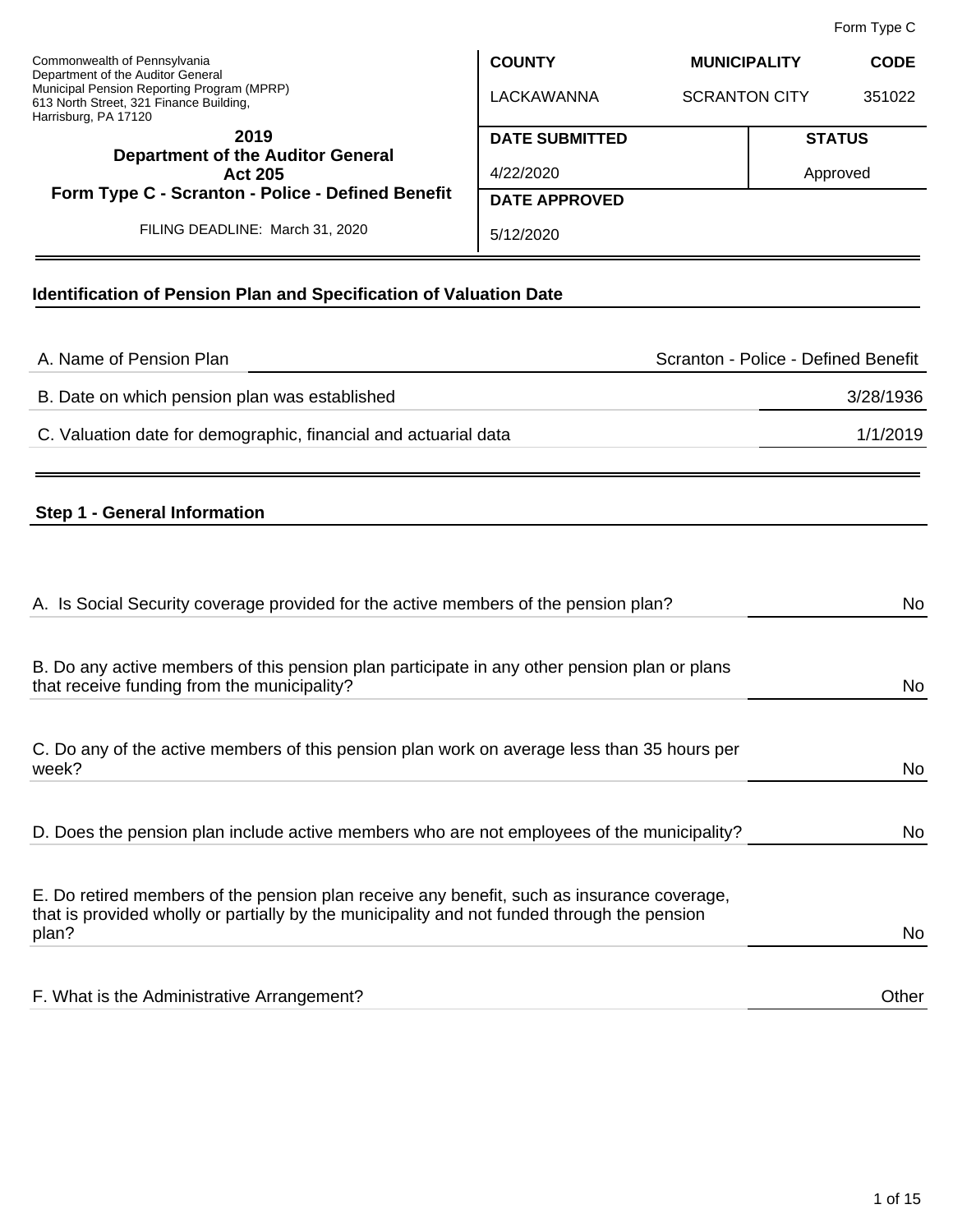# **Step 2 - Demographic Data Summary as of January 01 , 2019 (Valuation Date)**

| 1. Total Number of Active Members                 | 145          |
|---------------------------------------------------|--------------|
| 2. Total Payroll for Active Members               | \$12,503,100 |
| 3. Average Payroll for Active Members             | \$86,228     |
| 4. Number of Vested Members                       | 0            |
| 5. Retired Members:                               |              |
| a. Number of Normal Retired members               | 46           |
| b. Number of DROP Members                         | 0            |
| c. Total Number of Retired Members                | 46           |
| d. Benefits for Normal Retired Members            | \$1,707,744  |
| e. Benefits for DROP Members                      | \$0          |
| f. Total Benefits for Retired Members             | \$1,707,744  |
| 6. Benefits Members:                              |              |
| a. Number of Disability Benefit Members           | 85           |
| b. Number of Surviving Spouse Benefit Members     | 44           |
| c. Number of Surviving Child Benefit Members      | 1            |
| d. Total Number of Benefit Members                | 130          |
| e. Benefits for Disability Benefit Members        | \$2,765,856  |
| f. Benefits for Surviving Spouse Benefit Members  | \$808,688    |
| g. Benefits for Surviving Child Benefit Members   | \$13,470     |
| h. Total Benefits for Benefit Members             | \$3,588,014  |
| 7. Total Count of Retired and Benefit Members     | 176          |
| 8. Total Benefits for Retired and Benefit Members | \$5,295,758  |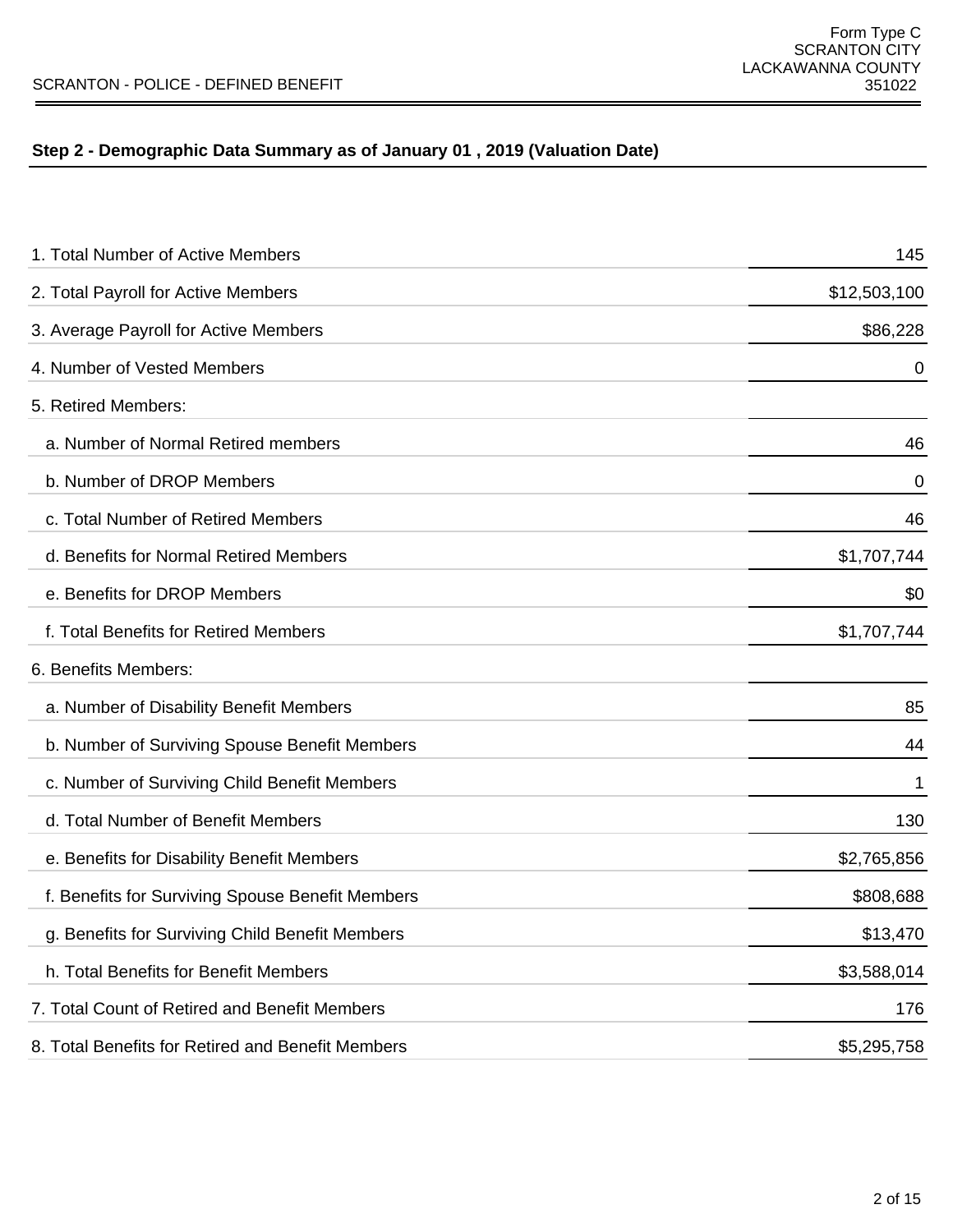| DISTRIBUTION OF ACTIVE MEMBERS BY AGE AND SERVICE |                |              |              |         |              |                       |                |                |                         |                |
|---------------------------------------------------|----------------|--------------|--------------|---------|--------------|-----------------------|----------------|----------------|-------------------------|----------------|
| <b>AGE</b>                                        | $\mathbf{1}$   | $\mathbf{2}$ | 3            | $4 - 5$ | $6 - 10$     | $11 - 15$             | $16 - 20$      | $21 - 25$      | $26 - 30$               | $30+$          |
| Under 20                                          |                |              |              |         |              |                       |                |                |                         |                |
| # of Members                                      |                |              |              |         |              |                       |                |                |                         |                |
| Payroll (\$000)                                   |                |              |              |         |              |                       |                |                |                         |                |
| $20 - 24$                                         |                |              |              |         |              |                       |                |                |                         |                |
| # of Members                                      | $\mathbf{1}$   |              |              |         |              |                       |                |                |                         |                |
| Payroll (\$000)                                   | \$41           |              |              |         |              |                       |                |                |                         |                |
| $25 - 29$                                         |                |              |              |         |              |                       |                |                |                         |                |
| # of Members                                      | 6              | 2            | $\mathbf{1}$ |         |              |                       |                |                |                         |                |
| Payroll (\$000)                                   | \$244          | \$105        | \$58         |         |              |                       |                |                |                         |                |
| $30 - 34$                                         |                |              |              |         |              |                       |                |                |                         |                |
| # of Members                                      | $\overline{2}$ | $\mathbf{1}$ | 3            | 3       | 9            | $\overline{2}$        |                |                |                         |                |
| Payroll (\$000)                                   | \$83           | \$52         | \$181        | \$204   | \$643        | \$141                 |                |                |                         |                |
| $35 - 39$                                         |                |              |              |         |              |                       |                |                |                         |                |
| # of Members                                      | $\mathbf{1}$   |              | 1            |         | 5            | 9                     | $\overline{c}$ |                |                         |                |
| Payroll (\$000)                                   | \$39           |              | \$59         |         | \$350        | \$669                 | \$151          |                |                         |                |
| $40 - 44$                                         |                |              |              |         |              |                       |                |                |                         |                |
| # of Members                                      |                |              | 1            |         | $\mathbf{1}$ | 3                     | 15             |                |                         |                |
| Payroll (\$000)                                   |                |              | \$58         |         | \$70         | \$214                 | \$1,191        |                |                         |                |
| $45 - 49$                                         |                |              |              |         |              |                       |                |                |                         |                |
| # of Members                                      |                |              |              |         | $\mathbf{1}$ | $\overline{7}$        | 15             | 8              |                         |                |
| Payroll (\$000)                                   |                |              |              |         | \$70         | \$514                 | \$1,171        | \$631          |                         |                |
| $50 - 54$                                         |                |              |              |         |              |                       |                |                |                         |                |
| # of Members                                      |                |              |              |         | $\mathbf{1}$ | 4                     | 3              | 10             | 11                      |                |
| Payroll (\$000)                                   |                |              |              |         | \$70         | \$304                 | \$218          | \$760          | \$950                   |                |
| $55 - 59$                                         |                |              |              |         |              |                       |                |                |                         |                |
| # of Members                                      |                |              |              |         |              | $\mathbf{1}$          | $\overline{2}$ | $\mathbf 2$    | $\overline{\mathbf{4}}$ | $\mathbf{1}$   |
| Payroll (\$000)                                   |                |              |              |         |              | \$72                  | \$146          | \$155          | \$316                   | \$85           |
| $60 - 64$                                         |                |              |              |         |              |                       |                |                |                         |                |
| # of Members                                      |                |              |              |         |              |                       | $\overline{2}$ | $\overline{2}$ | $\mathbf{1}$            |                |
| Payroll (\$000)                                   |                |              |              |         |              |                       | \$159          | \$155          | \$89                    |                |
| 65 & Over                                         |                |              |              |         |              |                       |                |                |                         |                |
| # of Members                                      |                |              |              |         |              |                       | $\mathbf{1}$   |                |                         | $\mathbf{1}$   |
| Payroll (\$000)                                   |                |              |              |         |              |                       | \$86           |                |                         | \$79           |
| <b>Total Members</b>                              | 10             | $\mathsf 3$  | 6            | 3       | 17           | 26                    | 40             | 22             | 16                      | $\overline{c}$ |
| <b>Total Annual</b><br><b>Payroll</b>             | \$407          | \$157        | \$356        | \$204   | \$1,203      | \$1,914               | \$3,122        | \$1,701        | \$1,355                 | \$164          |
| <b>GRAND TOTAL</b>                                |                | Members      |              | 145     |              | <b>Annual Payroll</b> |                |                | \$10,583,000            |                |

# **Step 3 - Demographic Detail - Active Members as of January 01, 2019**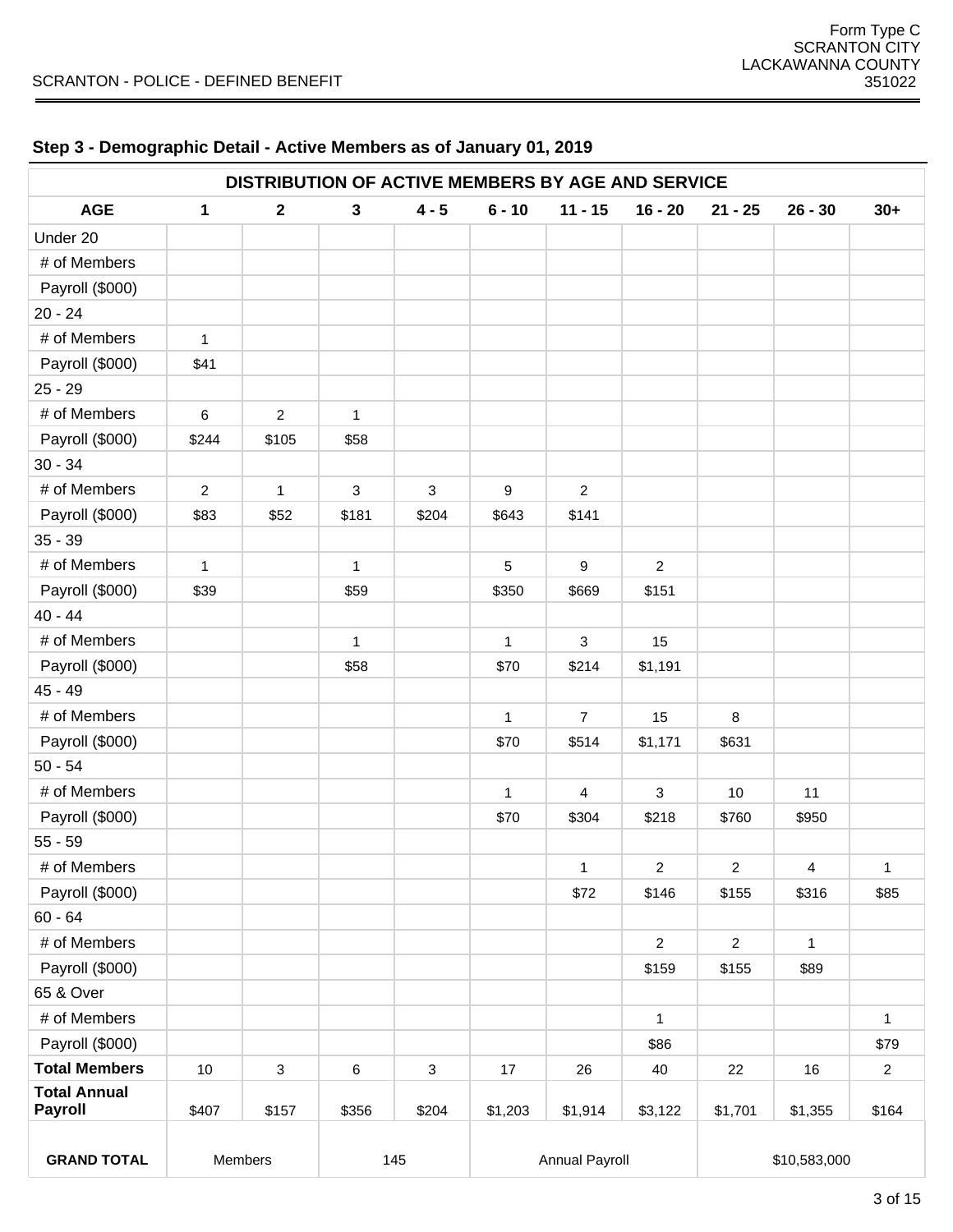# **Step 4 - Demographic Detail - Retired & Vested Members as of January 01, 2019**

| <b>DEMOGRAPHIC DATA FOR RETIRED MEMBERS</b> |               |                                  | <b>WITH VESTING</b> | DEMOGRAPHIC DATA FOR MEMBERS TERMINATED |                                  |
|---------------------------------------------|---------------|----------------------------------|---------------------|-----------------------------------------|----------------------------------|
| Age                                         | <b>Number</b> | <b>Annual Pension</b><br>Payable | Age                 | <b>Number</b>                           | <b>Annual Pension</b><br>Payable |
| Under 30                                    | 1             | \$13,470                         | Under 25            |                                         |                                  |
| $30 - 34$                                   | 1             | \$15,807                         | $25 - 29$           |                                         |                                  |
| $35 - 39$                                   |               |                                  | $30 - 34$           |                                         |                                  |
| $40 - 44$                                   | 8             | \$240,352                        | $35 - 39$           |                                         |                                  |
| $45 - 49$                                   | $\,6\,$       | \$170,206                        | $40 - 44$           |                                         |                                  |
| $50 - 54$                                   | 11            | \$349,080                        | $45 - 49$           |                                         |                                  |
| $55 - 59$                                   | 16            | \$523,630                        | $50 - 54$           |                                         |                                  |
| $60 - 64$                                   | 25            | \$770,495                        | $55 - 59$           |                                         |                                  |
| $65 - 69$                                   | 15            | \$470,540                        | $60 - 64$           |                                         |                                  |
| $70 - 74$                                   | 20            | \$629,901                        | $65 - 69$           |                                         |                                  |
| $75 - 79$                                   | 24            | \$762,264                        | Over <sub>69</sub>  |                                         |                                  |
| $80 - 84$                                   | 28            | \$822,544                        | <b>Totals</b>       | $\pmb{0}$                               | \$0                              |
| Over 84                                     | 21            | \$527,468                        |                     |                                         |                                  |
| <b>Totals</b>                               | 176           | \$5,295,757                      |                     |                                         |                                  |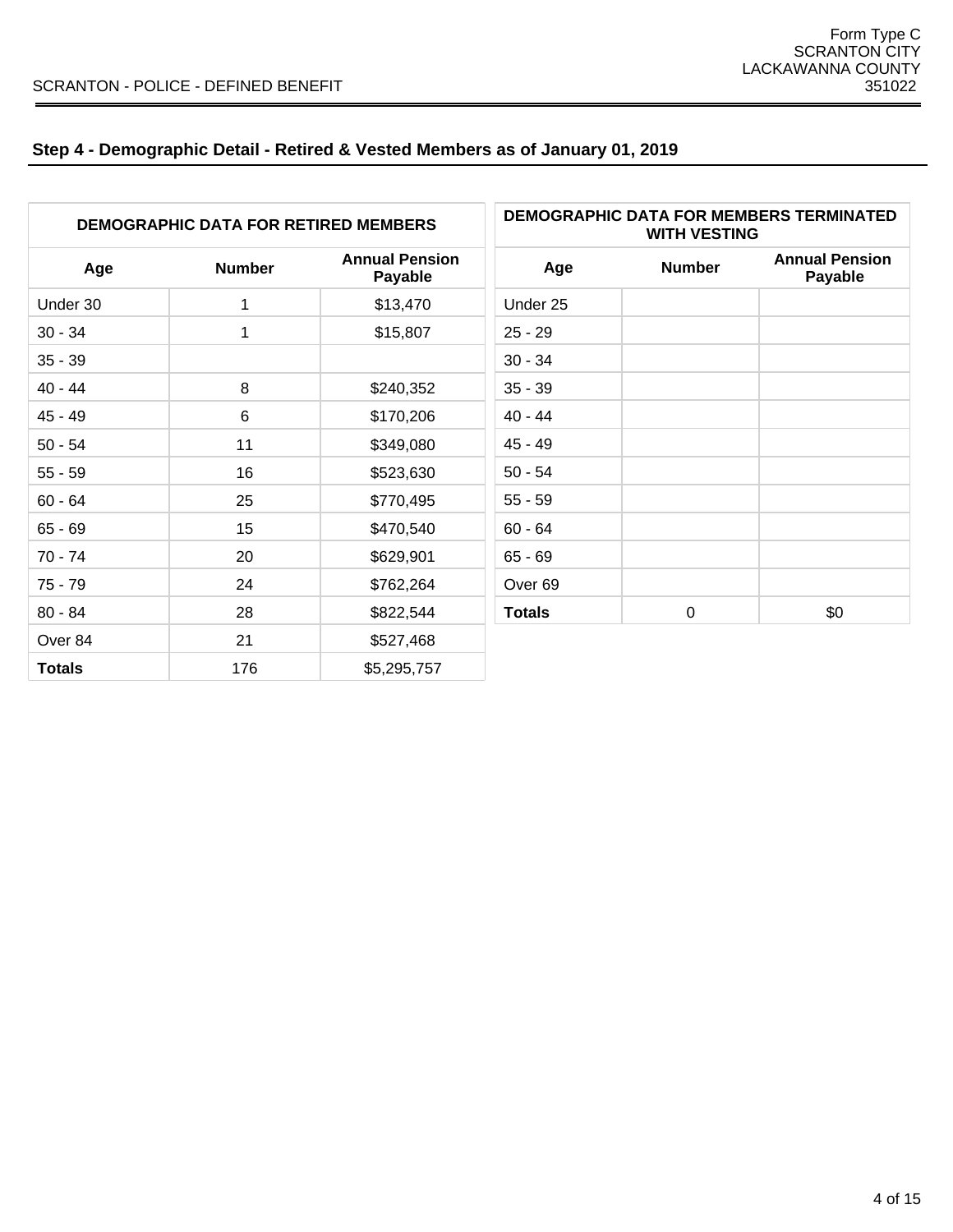# **Step 5 - Statement of Assets Available for Benefits as of the Valuation Date**

|                                                                           | <b>Amount as of Valuation</b><br><b>Date</b> | <b>Amount as of Previous</b><br>Year |
|---------------------------------------------------------------------------|----------------------------------------------|--------------------------------------|
| <b>Assets</b>                                                             |                                              |                                      |
| Cash                                                                      |                                              |                                      |
| Accrued Interest and Dividends Receivable                                 | \$26,826                                     | \$3,422                              |
| Receivables - Employee Contributions                                      | \$48,586                                     | \$48,617                             |
| Receivables - Employer Contributions                                      |                                              |                                      |
| Receivables - State Aid                                                   |                                              |                                      |
| <b>Other Receivables - Recovered Pension Payments</b>                     | \$900                                        | \$0                                  |
| Investments at Market Value - Money Markets and other<br>Cash Investments | \$22,245,636                                 | \$3,603,850                          |
| Investments at Market Value - Mutual Funds                                | \$70,491,287                                 | \$70,476,768                         |
| Investments at Market Value - Stocks and other Equities                   |                                              |                                      |
| Investments at Market Value - Bonds and other Fixed<br>Income             |                                              |                                      |
| Insurance/Annuity Cash Surrender Value (Individual<br>Policies)           |                                              |                                      |
| <b>Other Assets</b>                                                       |                                              |                                      |
| <b>Total Assets</b>                                                       | \$92,813,235                                 | \$74,132,657                         |

### **Current Liabilities**

| <b>Total Liabilities</b>                                                     | ( \$42,421,823] | $($ \$31,590,060) $ $ |
|------------------------------------------------------------------------------|-----------------|-----------------------|
| Other Liabilities - Accrued Administrative Expenses                          | (\$1,241)       | 30                    |
| Other Liabilities - Due to Firemen and Non-Uniformed<br><b>Pension Plans</b> | (\$42,420,582)  | (\$31,590,060)        |
| <b>Other Current Liabilities - Benefits Payables</b>                         |                 |                       |
| Accounts Payable and Accrued Administrative Expenses                         |                 |                       |

| Net Assets Available for Benefits (Market value) as of |              |              |
|--------------------------------------------------------|--------------|--------------|
| <b>Valuation Date</b>                                  | \$50,391,412 | \$42,542,597 |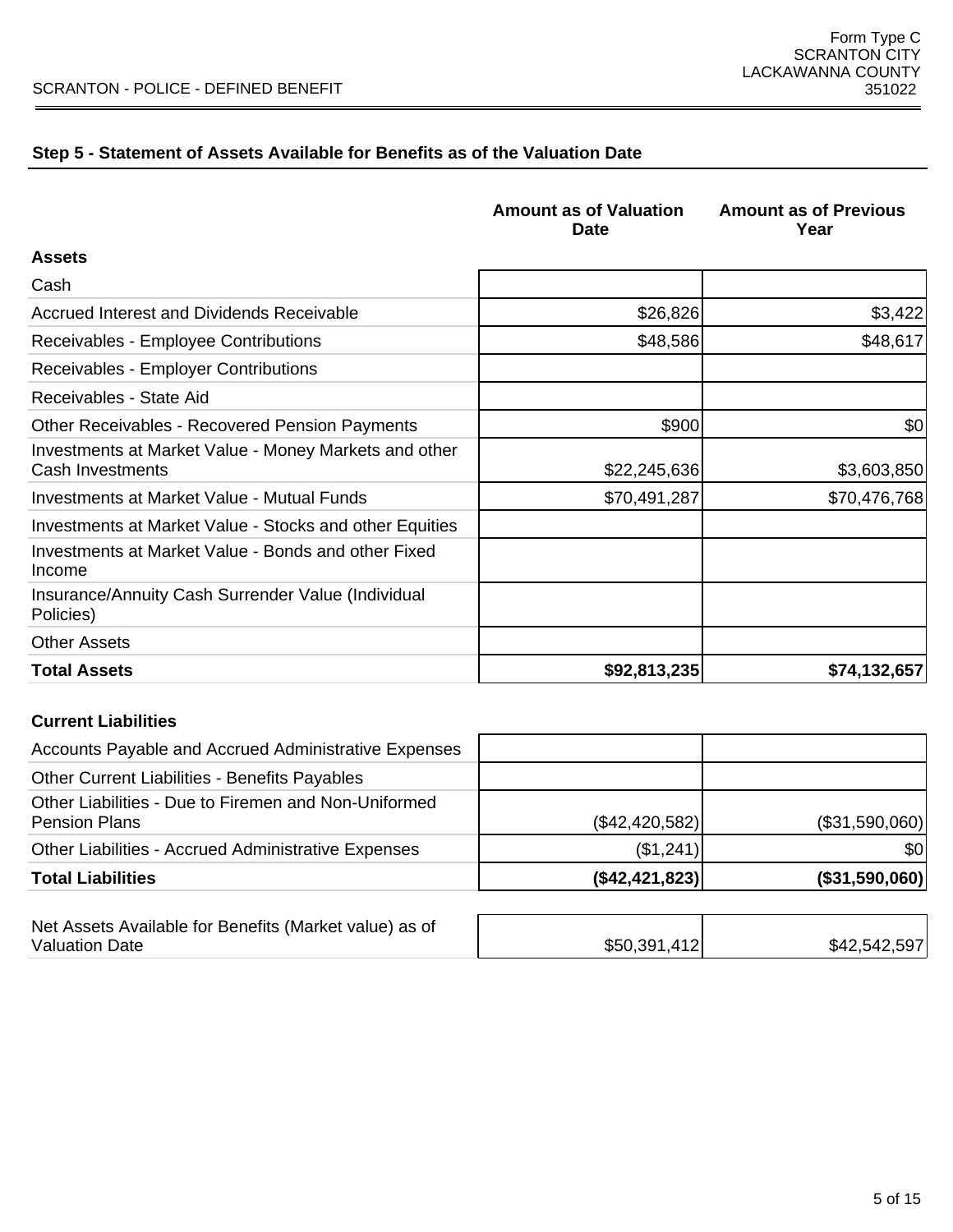$\overline{\phantom{0}}$ 

# **Step 6 - Statement of Revenue, Expenses and Change in Fund Assets**

|                                                 | <b>Amount as of Valuation</b><br><b>Date</b> | <b>Amount as of Previous</b><br>Year |
|-------------------------------------------------|----------------------------------------------|--------------------------------------|
| Net Assets at Beginning of Year (Market value)  | \$42,542,597                                 | \$34,939,023                         |
| <b>Revenues:</b>                                |                                              |                                      |
| <b>Member Contributions</b>                     | \$643,579                                    | \$645,078                            |
| <b>Municipal Contributions</b>                  | \$4,042,020                                  | \$7,996,779                          |
| Interest Earnings/Dividend Income               | (\$1,844,604)                                | \$4,361,258                          |
| Realized/Unrealized Capital Gains/Losses        |                                              |                                      |
| <b>Other Revenue or Credits - Note Proceeds</b> | \$10,383,827                                 | \$0                                  |
| <b>Total Revenues</b>                           | \$13,224,822                                 | \$13,003,115                         |
| <b>Expenses:</b>                                |                                              |                                      |
| Total Benefit Payments (Lump Sum)               |                                              |                                      |
| <b>Total Benefit Payments (Monthly)</b>         | \$5,327,558                                  | \$5,285,091                          |
| Annuity Purchases (Lump Sum)                    |                                              |                                      |
|                                                 |                                              |                                      |

| <b>Insurance Premiums</b>                          |               |              |
|----------------------------------------------------|---------------|--------------|
| <b>Refund of Member Contributions</b>              | \$0           | \$50,226     |
| Lump Sum DROP Account Payments                     |               |              |
| <b>Actuarial Costs</b>                             | \$1,450       | \$10,500     |
| <b>Investment Costs</b>                            |               |              |
| Other Expenses or Debits - Administrative Expenses | \$46,999      | \$53,724     |
| <b>Total Expenses</b>                              | \$5,376,007   | \$5,399,541  |
|                                                    |               |              |
| Net Assets at End of Year (Market value)           | \$50,391,412] | \$42,542,597 |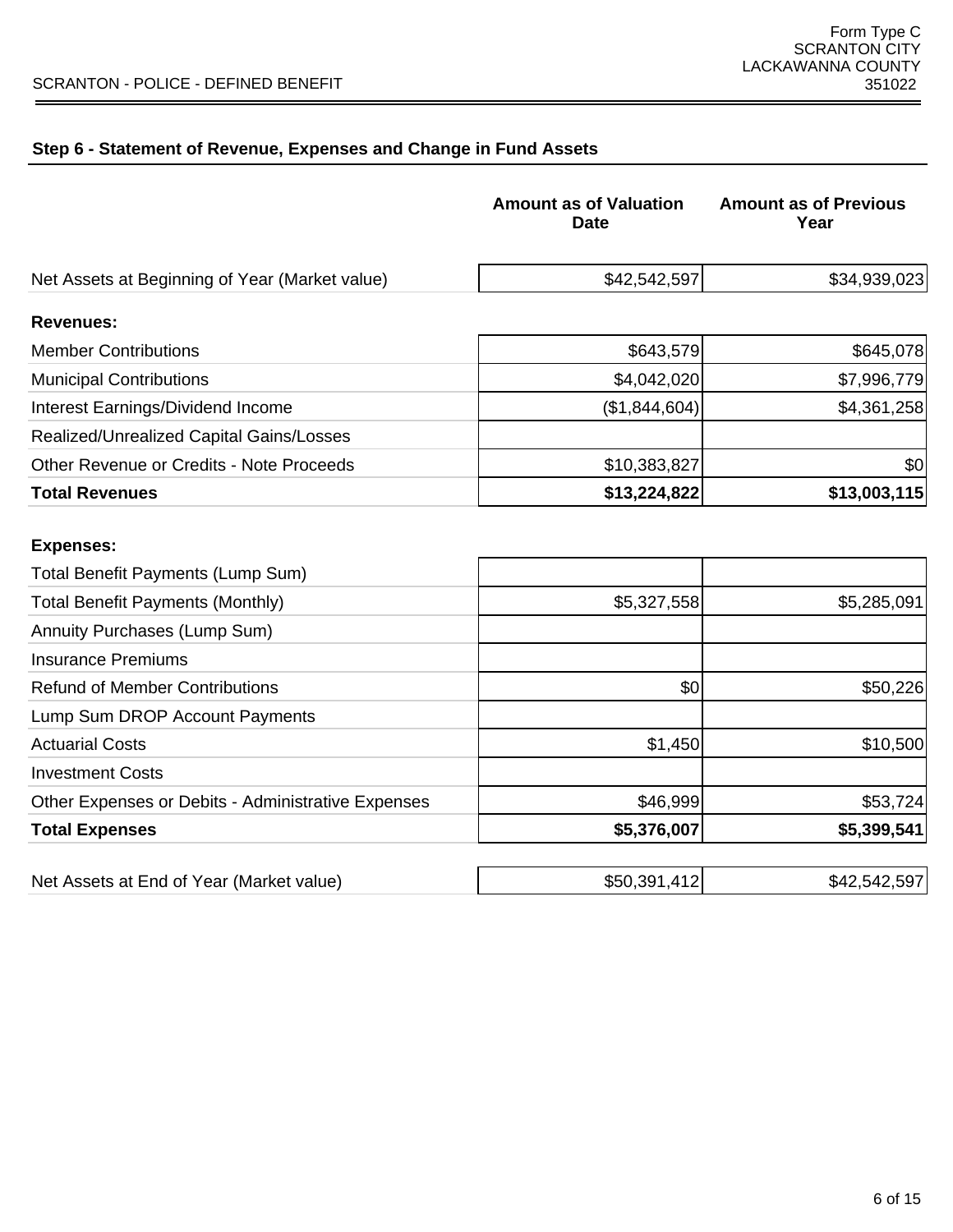#### **Step 7 - Additional Financial Data**

Actual Municipal Deposit

| a. Contributions Receivable at beginning of year |  |  |  |
|--------------------------------------------------|--|--|--|
|--------------------------------------------------|--|--|--|

b. Contributions Receivable at end of year

Administrative Expenses \$48,449

### **Step 8 - Presentation of Actuarial Present Value of Future Benefits as of the Valuation Date**

#### **Actuarial Present Values for Active Members**

| <b>Retirement Benefits</b>                       | \$41,190,423 |
|--------------------------------------------------|--------------|
| <b>Disability Benefits</b>                       | \$1,044,459  |
| <b>Survivor Benefits</b>                         | \$406,685    |
| Liability for the Refund of Member Contributions | \$0          |
| <b>Vested Withdrawal Benefits</b>                | \$50,604     |
| <b>Other Active Benefits</b>                     | \$0          |
| <b>Total Active Benefits</b>                     | \$42,692,171 |

#### **Actuarial Present Values for Non- Active Members and Benefit Recipients**

| Deferred Vested Benefits                                | \$0          |
|---------------------------------------------------------|--------------|
| <b>Retirement Benefits</b>                              | \$13,931,735 |
| <b>Disability Benefits</b>                              | \$25,309,374 |
| <b>Survivor Benefits</b>                                | \$5,596,697  |
| Total Monies Accumulated in DROP Participation Accounts | \$0          |
| <b>Other Non-Active Benefits</b>                        | \$0          |
| <b>Total Non-Active Benefits</b>                        | \$44,837,806 |

| Total Actuarial Present Value of Future Benefits (Without Adjustments)           | \$87,529,977 |
|----------------------------------------------------------------------------------|--------------|
| Total Adjustments for Ancillary Benefits Valued Through Approximation Techniques | \$0          |
| Total Actuarial Present Value of Future Benefits                                 | \$87,529,977 |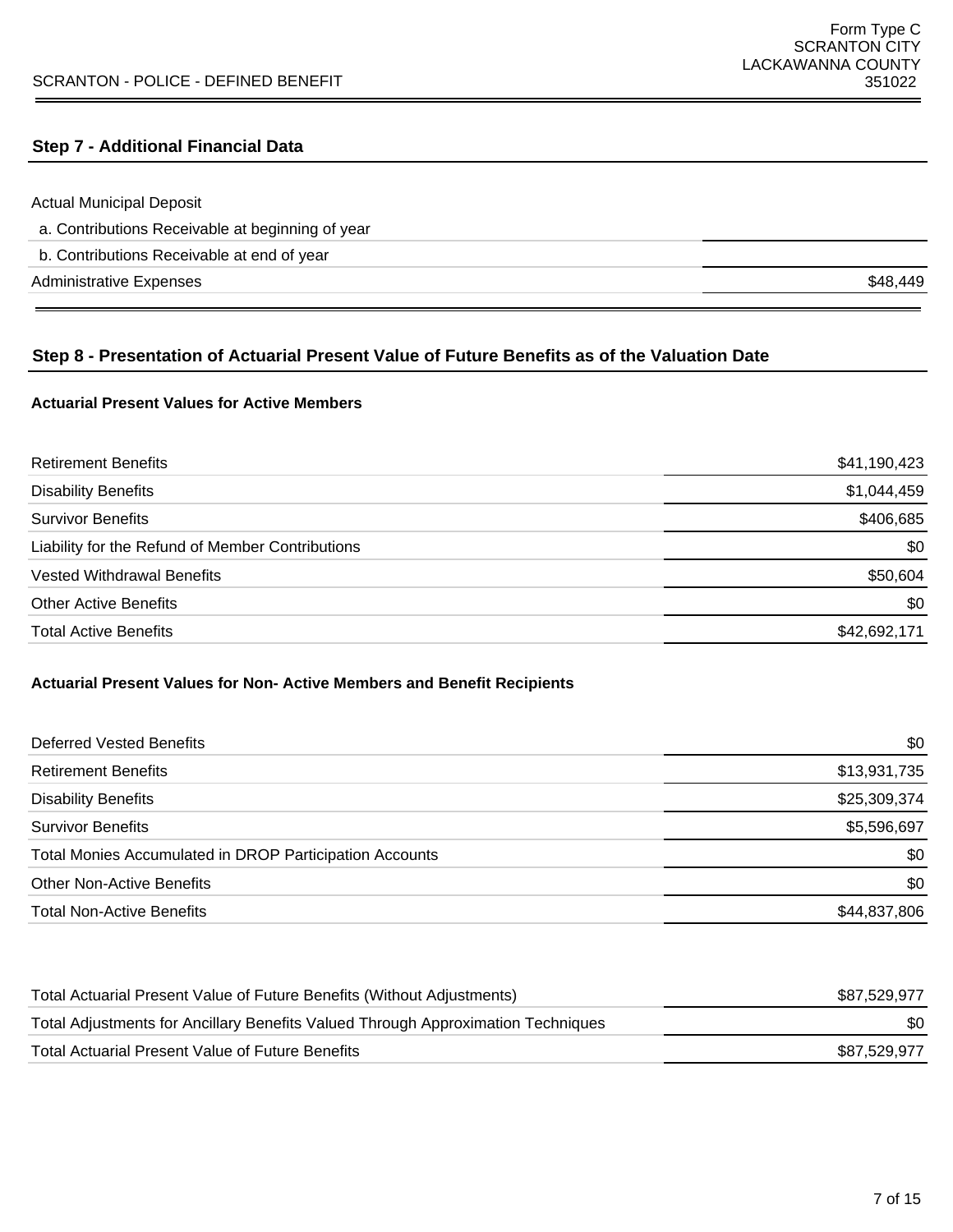$\equiv$ 

# **Step 9 - Summary of Acuarial Data**

÷

| 1. Actuarial Present Value of Future Benefits                                                                                                          | \$87,529,977 |
|--------------------------------------------------------------------------------------------------------------------------------------------------------|--------------|
| 2. Actuarial Present Value of Future Normal Costs                                                                                                      | \$10,085,986 |
| 3. Actuarial Accrued Liability                                                                                                                         | \$77,443,991 |
| 4. Actuarial Value of Assets                                                                                                                           | \$54,191,476 |
| 5. Unfunded Actuarial Accrued Liability                                                                                                                | \$23,252,515 |
| 6. Normal Cost                                                                                                                                         |              |
| a. As a dollar amount                                                                                                                                  | \$1,116,612  |
| b. As a percentage of total annual payroll                                                                                                             | 8.93000%     |
| 7. Average Administrative Expenses                                                                                                                     | \$51,725     |
| 8. Annual Covered Payroll                                                                                                                              | \$10,583,166 |
| 9. Amortization Contributions                                                                                                                          |              |
| a. For amortization of initial unfunded actuarial accrued liability established 1/1/85                                                                 |              |
| 1. Amortization period remaining (years)                                                                                                               | 6            |
| 2. Amortization contribution calculated as a level dollar amount for the plan year beginning on<br>valuation date                                      | \$3,237,927  |
| 3. Amortization contribution calculated as a level percentage of payroll for the plan year beginning<br>on valuation date                              | \$2,952,448  |
| b. For amortization of all increases or decreases in unfunded actuarial accrued liability occurring<br>after 1/1/85 or the initial UAL's establishment |              |
| 1. Aggregated Amortization period (years)                                                                                                              | 13           |
| 2. Aggregated Amortization contribution calculated as a level dollar amount for the plan year<br>beginning on valuation date                           | \$781,458    |
| c. Modified Total Amortization Requirement                                                                                                             | \$0          |
| d. Total Amortization Requirement                                                                                                                      | \$3,733,906  |
| 10. Actual or Estimated Member Contributions                                                                                                           | \$750,186    |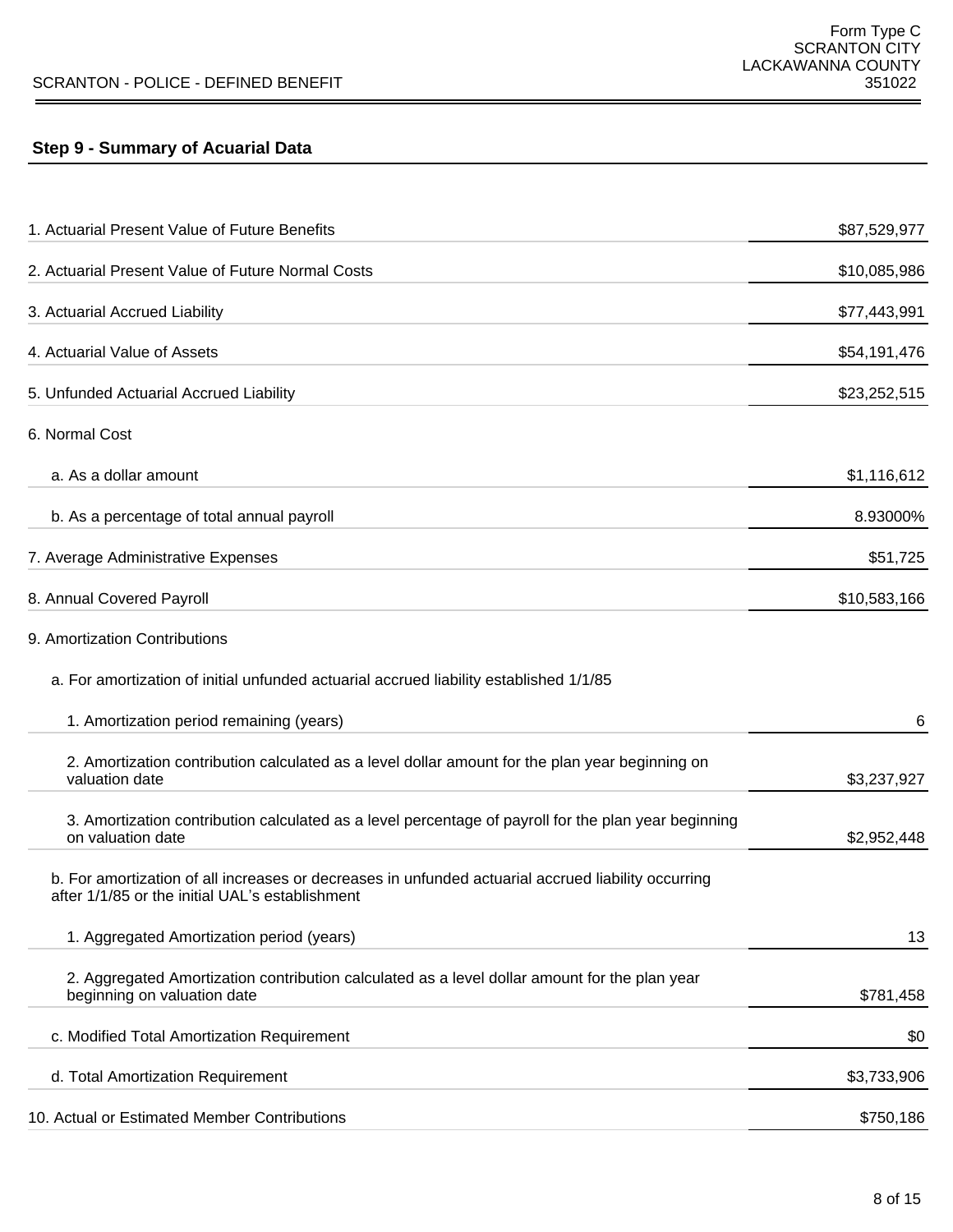### **Step 10 - Summary of Acuarial Data (Split Funded)**

| 11. Actuarial Present Value of Insurance/Annuity Contract Cash Values at Retirement |  |
|-------------------------------------------------------------------------------------|--|
|                                                                                     |  |
| 12. Adjusted Actuarial Present Value of Future Benefits                             |  |
|                                                                                     |  |
| 13. Adjusted Actuarial Present Value of Future Normal Costs                         |  |
|                                                                                     |  |
| 14. Adjusted Actuarial Accrued Liability                                            |  |
|                                                                                     |  |
| 15. Actuarial Value of Assets                                                       |  |
|                                                                                     |  |
| 16. Adjusted Unfunded Actuarial Accrued Liability                                   |  |
|                                                                                     |  |
|                                                                                     |  |
| 17. Adjusted Normal Costs                                                           |  |
|                                                                                     |  |
| 18. Annual Insurance/Annuity Premium Payments                                       |  |
|                                                                                     |  |
|                                                                                     |  |
| 19. Gross Adjusted Normal Cost                                                      |  |
|                                                                                     |  |
| a. As a dollar amount                                                               |  |
|                                                                                     |  |
| b. As a percentage of payroll                                                       |  |
|                                                                                     |  |
|                                                                                     |  |

#### 20. Adjusted Amortization Contributions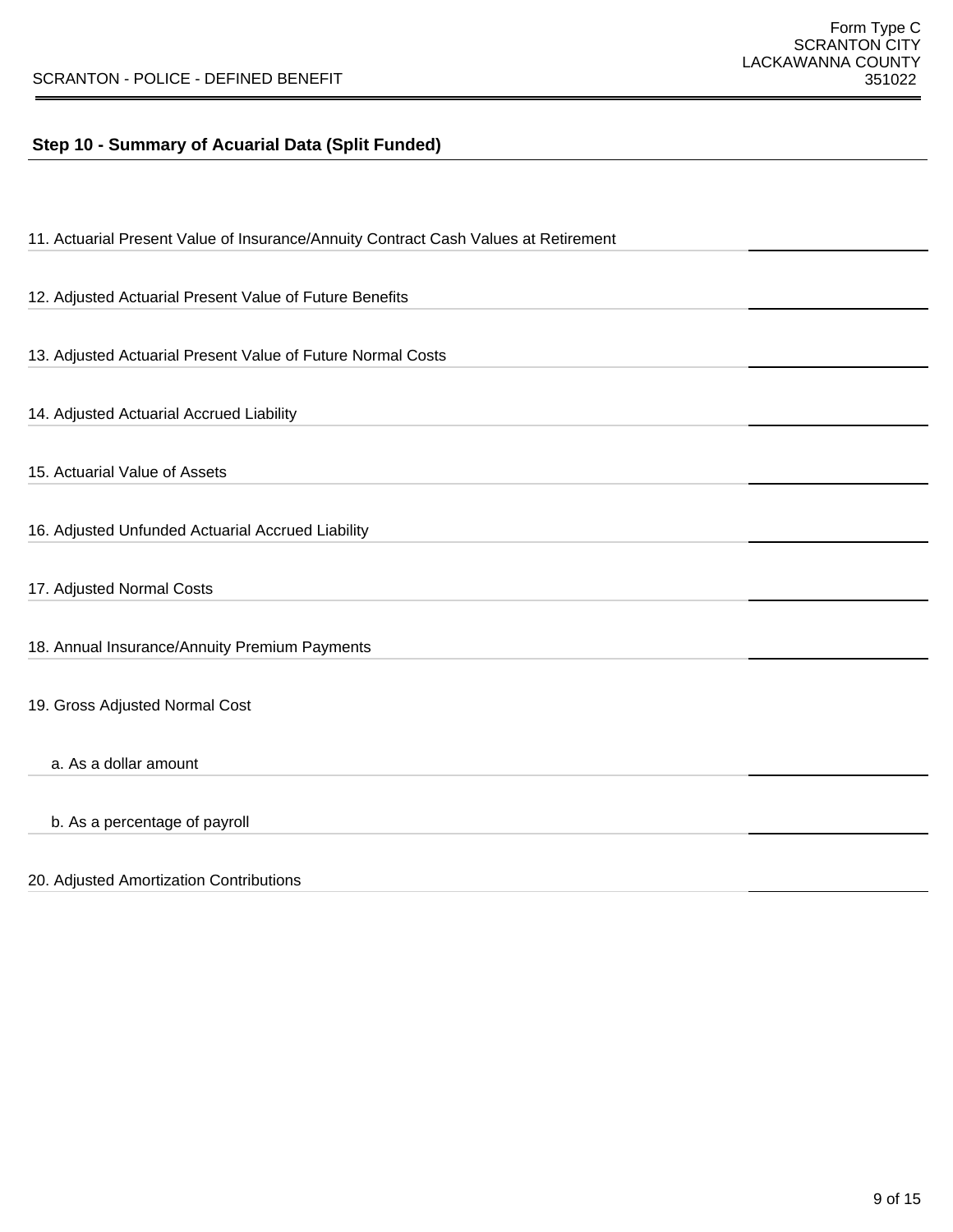### **Step 11 - Presentation of the Determination of Minimum Municipal Obligation (MMO) for the year ended on Valuation Date**

| A. Identification of the Actuarial Valuation Report | 1/1/2017     |
|-----------------------------------------------------|--------------|
|                                                     |              |
| B. Development of Minimum Municipal Obligation      | $\Box$       |
| 1. Total Annual Payroll                             | \$10,800,000 |
| 2. Total Normal Cost                                | 10.11000%    |
| 3. Total Projected Normal Cost                      | \$1,091,880  |
| 4. Total Amortization Requirement                   | \$3,543,140  |
| 5. Total Administrative Expenses                    | \$55,000     |
| 6. Total Financial Requirements                     | \$4,690,020  |
| 7. Member Contributions                             | \$648,000    |
| 8. Funding Adjustment                               | \$0          |
| 9. Minimum Municipal Obligation (MMO)               | \$4,042,020  |
| 10. Delinquent MMO Plus Interest                    | \$0          |
| 11. Total MMO                                       | \$4,042,020  |
| C. Amortization Contribution Reduction              |              |
| 1. Reduction of Amortization Contribution           | \$0          |
| 2. Re-Calculated MMO                                | \$4,042,020  |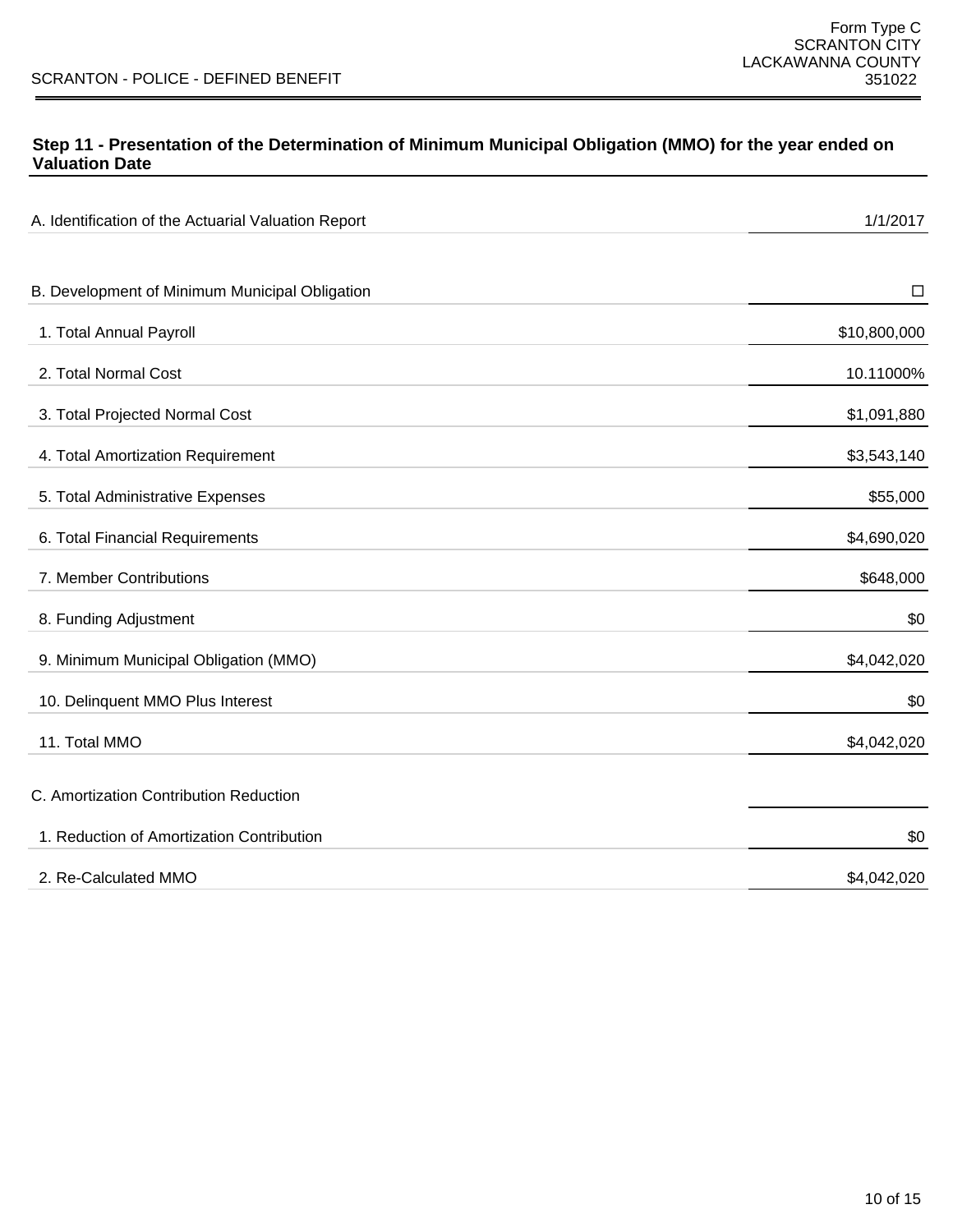# **Step 12 - Presentation of the Determination of Minimum Municipal Obligation (MMO) for the Prior Year**

| A. Identification of the Actuarial Valuation Report | 1/1/2015     |
|-----------------------------------------------------|--------------|
| B. Development of Minimum Municipal Obligation      | $\Box$       |
| 1. Total Annual Payroll                             | \$11,000,000 |
| 2. Total Normal Cost                                | 12.51000%    |
| 3. Total Projected Normal Cost                      | \$1,376,100  |
| 4. Total Amortization Requirement                   | \$7,225,679  |
| 5. Total Administrative Expenses                    | \$55,000     |
| 6. Total Financial Requirements                     | \$8,656,779  |
| 7. Member Contributions                             | \$660,000    |
| 8. Funding Adjustment                               | \$0          |
| 9. Minimum Municipal Obligation (MMO)               | \$7,996,779  |
| 10. Delinquent MMO Plus Interest                    | \$0          |
| 11. Total MMO                                       | \$7,996,779  |
| C. Amortization Contribution Reduction              |              |
| 1. Reduction of Amortization Contribution           | \$0          |
| 2. Re-Calculated MMO                                | \$7,996,779  |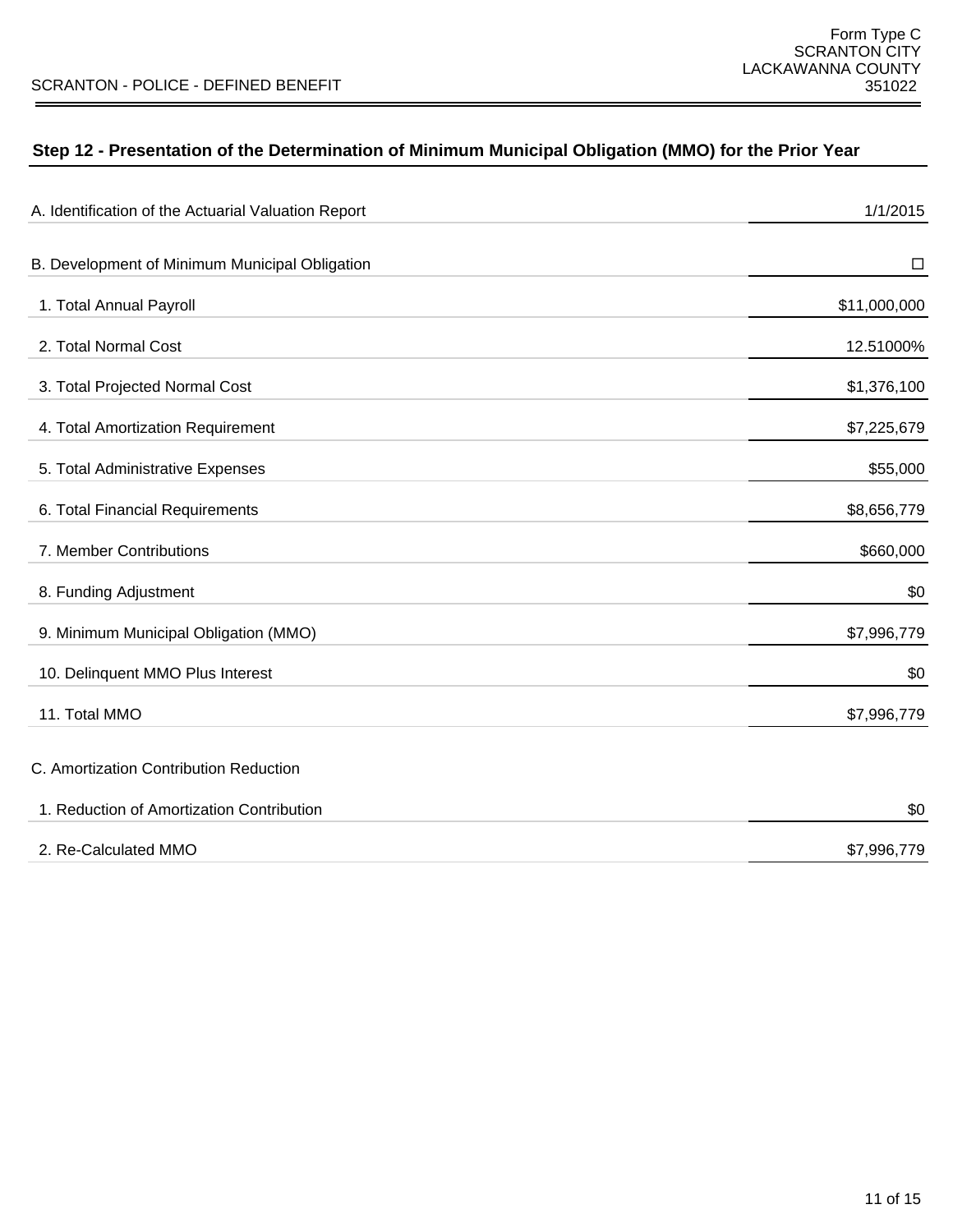### **Step 13 - Amortization of Unfunded Actuarial Accrued Liability**

# **Part A - Initial Unfunded Actuarial Accrued Liability**

| Source            | Amount of<br>∟iability | <b>Date Established</b> | Amortization<br>Period | Remaining<br><b>Balance</b> | Amortization<br><b>Contribution</b> |
|-------------------|------------------------|-------------------------|------------------------|-----------------------------|-------------------------------------|
| Initial Liability | \$21,055,250           | 1/1/1985                | 40                     | \$16,425,671                | \$2,952,448                         |

### **Part B - Changes in Unfunded Actuarial Accrued Liability**

| <b>Source</b>            | <b>Description</b>     | Amount of<br>Liability | <b>Date</b><br><b>Established</b> | Amortization<br><b>Period</b> | Remaining<br><b>Balance</b> | Amortization<br><b>Contributions</b> |
|--------------------------|------------------------|------------------------|-----------------------------------|-------------------------------|-----------------------------|--------------------------------------|
| Other                    | <b>Investment Loss</b> | \$240,489              | 1/1/2002                          | 14                            | \$134,244                   | \$14,528                             |
| Other                    | <b>Investment Loss</b> | \$6,437,740            | 1/1/2003                          | 14                            | \$3,731,166                 | \$403,784                            |
| <b>Experience Gain</b>   |                        | (\$583,687)            | 1/1/2005                          | 1                             | (\$62,860)                  | (\$62,860)                           |
| <b>Experience Gain</b>   |                        | (\$3,805,533)          | 1/1/2007                          | $\mathbf{3}$                  | (\$1,140,999)               | (\$407,242)                          |
| <b>Assumption Change</b> |                        | (\$7,805,021)          | 1/1/2009                          | 10                            | (\$5,316,137)               | (\$713,910)                          |
| <b>Experience Loss</b>   |                        | \$12,472,320           | 1/1/2009                          | 10                            | \$8,495,117                 | \$1,140,819                          |
| <b>Assumption Change</b> |                        | \$792,904              | 1/1/2011                          | $\overline{7}$                | \$480,494                   | \$83,856                             |
| <b>Experience Loss</b>   |                        | \$12,298,964           | 1/1/2011                          | 12 <sup>2</sup>               | \$9,410,246                 | \$1,119,444                          |
| <b>Experience Loss</b>   |                        | \$18,847,309           | 1/1/2013                          | 14                            | \$15,778,908                | \$1,707,583                          |
| <b>Assumption Change</b> |                        | \$3,149,169            | 1/1/2015                          | 11                            | \$2,617,909                 | \$329,582                            |
| <b>Experience Loss</b>   |                        | \$3,953,891            | 1/1/2015                          | 16                            | \$3,554,670                 | \$356,686                            |
| <b>Assumption Change</b> |                        | (\$20,511,936)         | 1/1/2017                          | 13                            | (\$18,882,345)              | (\$2,136,512)                        |
| <b>Experience Gain</b>   |                        | (\$1,473,588)          | 1/1/2017                          | 18                            | (\$1,402,979)               | (\$132,401)                          |
| <b>Assumption Change</b> |                        | \$1,864,184            | 1/1/2019                          | 15                            | \$1,864,184                 | \$193,866                            |
| Experience Gain          |                        | (\$12,434,774)         | 1/1/2019                          | 20                            | (\$12,434,774)              | (\$1,115,765)                        |
|                          | <b>Total</b>           | \$13,442,431           |                                   |                               | \$6,826,844                 | \$781,458                            |

### **Part C - Aggregation of Changes in Unfunded Actuarial Acrued Liability**

| <b>Remaining Balance of</b><br><b>Aggregated Liability</b> | Date of Aggregation | <b>Aggregated Target</b><br><b>Date</b> | Aggregated<br><b>Amortization Period</b> | Aggregated<br>Amortization<br><b>Contribution</b> |
|------------------------------------------------------------|---------------------|-----------------------------------------|------------------------------------------|---------------------------------------------------|
| \$6,826,844                                                | 1/1/2019            | 12/31/2031                              | 13                                       | \$781.458                                         |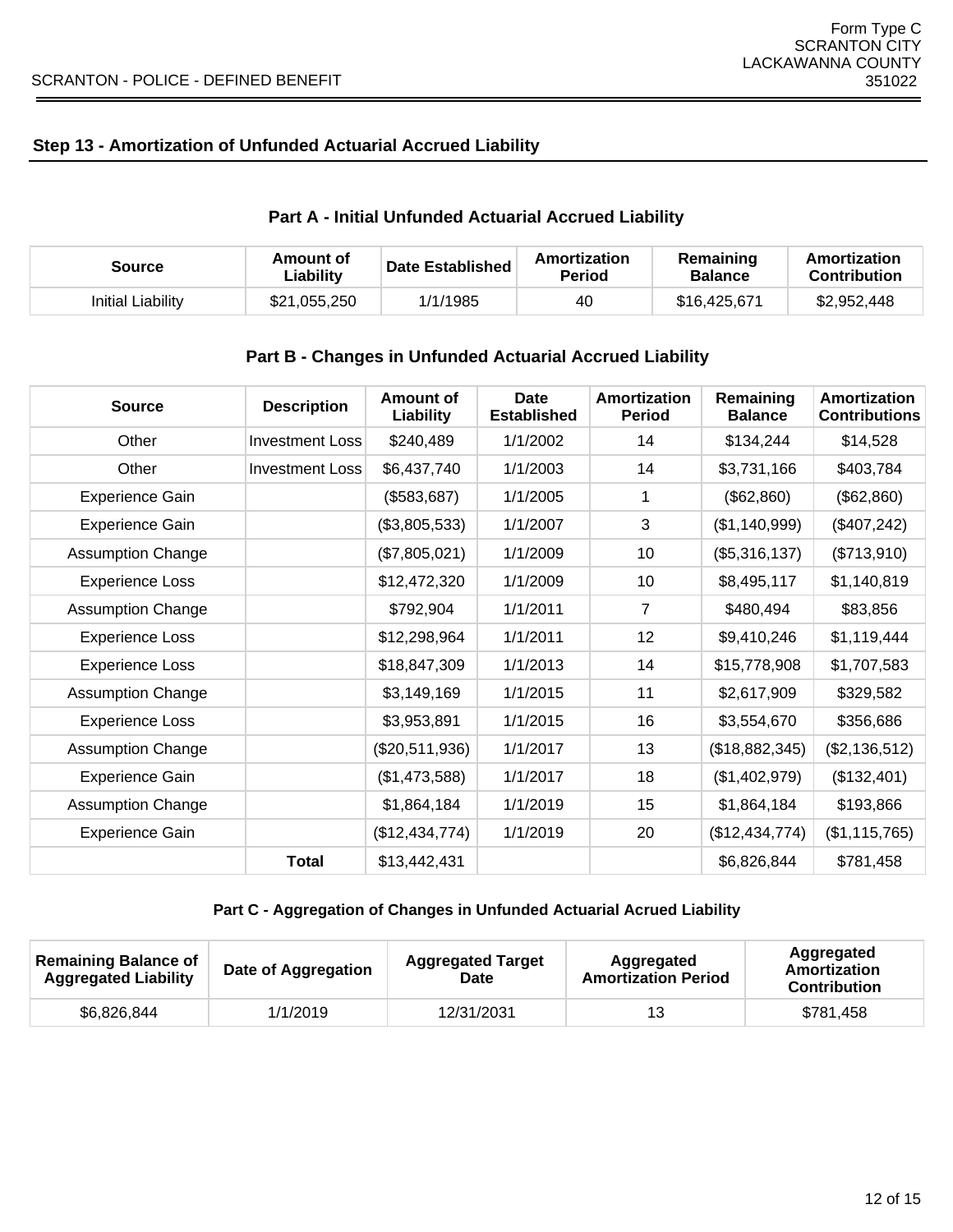# **Step 14 - Presentation of Actuarial Assumptions and Methods**

#### **ACTUARIAL ASSUMPTIONS**

| 1. Interest Rate              | 7.250                                                                                                                                                                                                  |  |  |  |  |
|-------------------------------|--------------------------------------------------------------------------------------------------------------------------------------------------------------------------------------------------------|--|--|--|--|
| 2. Salary Projections         | 4.50%                                                                                                                                                                                                  |  |  |  |  |
| 3. Disability Rate            | 100% OF THE UNITED AUTO WORKERS TABLE.                                                                                                                                                                 |  |  |  |  |
|                               | AT SELECTED AGES:                                                                                                                                                                                      |  |  |  |  |
|                               | AGE:<br>20<br>25<br>30<br>35<br>40<br>45<br>50<br>55<br>60                                                                                                                                             |  |  |  |  |
| 4. Termination Rate           | <b>TURNOVER:</b><br>0.0%<br>5.5%<br>5.0%<br>4.0%<br>2.5%<br>1.0%<br>0.5%<br>0.0%<br>$0.0\%$                                                                                                            |  |  |  |  |
| 5. Mortality                  | BLUE COLLAR RP-2000 MORTALITY TABLE PROJECTED TO 2017 USING<br>SCALE AA.                                                                                                                               |  |  |  |  |
| 6. Retirement Age             | AGE 55 AND 25 YEARS OF SERVICE.                                                                                                                                                                        |  |  |  |  |
| 7. Asset Smoothing            | ASSETS ARE VALUED USING A 5 YEAR SMOOTHING METHOD DESCRIBED<br>IN INTERNAL REVENUE PROCEDURE 2000-40, APPROVAL 16.                                                                                     |  |  |  |  |
| 8. Other (Specify)            | COST-OF-LIVING INCREASE - NONE ASSUMED BASED ON A<br>DETERMINATION THAT THE CITY'S PENSION PLANS ARE NOT<br><b>ACTUARIALLY SOUND.</b>                                                                  |  |  |  |  |
| 9. Other (Specify)            | FORM OF ANNUITY - JOINT & 50% SURVIVOR.                                                                                                                                                                |  |  |  |  |
| <b>Actuarial Cost Method</b>  | ENTRY AGE NORMAL COST METHOD. LEVEL PERCENTAGE OF FUTURE<br>PAYROLL AMORTIZATION OF THE UNFUNDED ACTUARIAL ACCRUED<br>LIABILITY IS BASED UPON A 4.0% ANNUAL INCREASE IN COVERED<br>PAYROLL ASSUMPTION. |  |  |  |  |
| <b>ACTUARIAL CALCULATIONS</b> |                                                                                                                                                                                                        |  |  |  |  |

1. Average Future Service **13**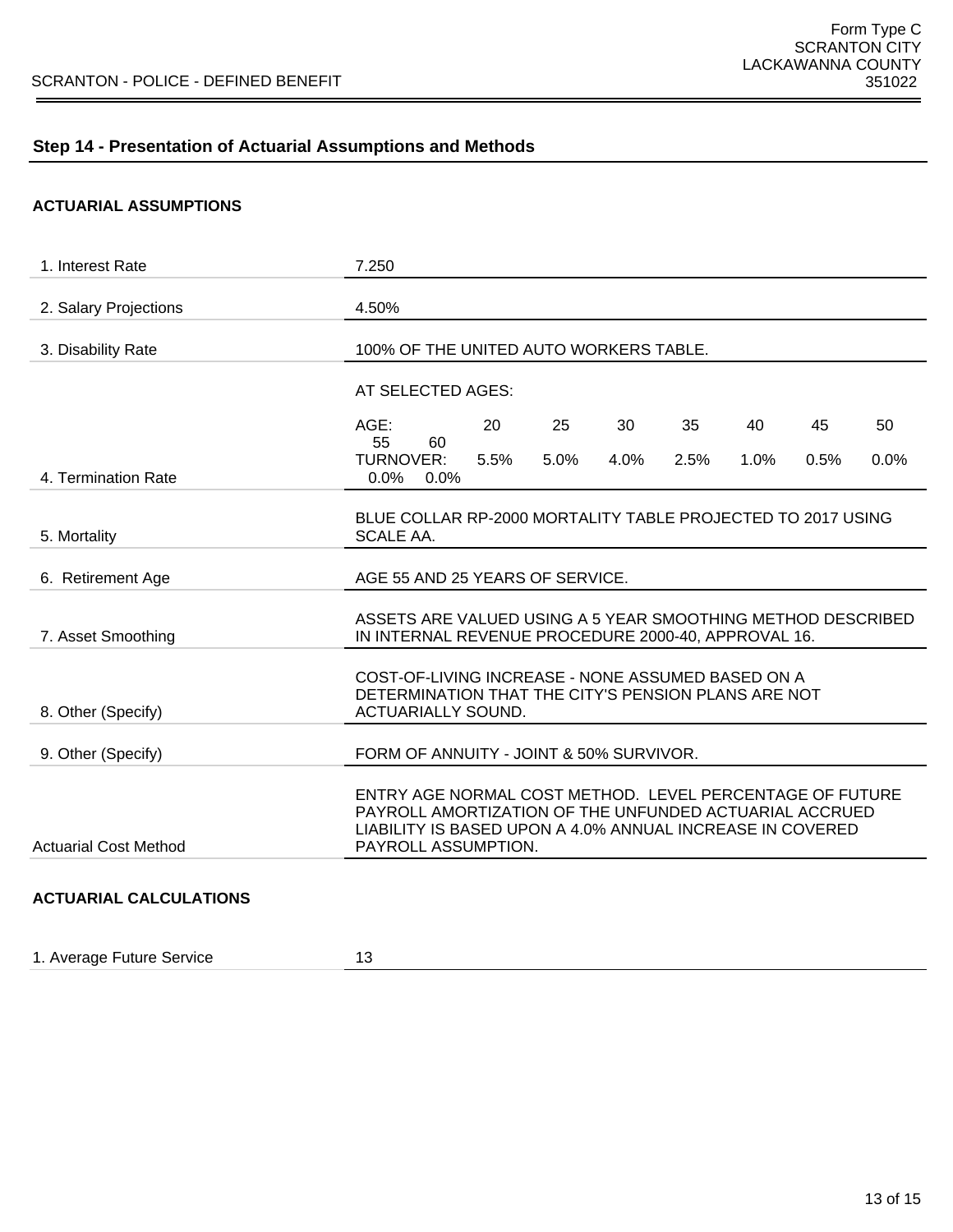# **Step 15 - Presentation of Benefit Plan Provisions**

| A. Eligibility Requirement                               |                                                                                                                                                                                                                                                                                                                     |                     |                                                                                                                                                      |
|----------------------------------------------------------|---------------------------------------------------------------------------------------------------------------------------------------------------------------------------------------------------------------------------------------------------------------------------------------------------------------------|---------------------|------------------------------------------------------------------------------------------------------------------------------------------------------|
|                                                          | Retirement<br>Age                                                                                                                                                                                                                                                                                                   | Years of<br>Service | Relational<br>Selection                                                                                                                              |
|                                                          |                                                                                                                                                                                                                                                                                                                     |                     |                                                                                                                                                      |
| <b>Normal Retirement</b>                                 | 55                                                                                                                                                                                                                                                                                                                  | 25                  | And                                                                                                                                                  |
|                                                          |                                                                                                                                                                                                                                                                                                                     |                     |                                                                                                                                                      |
| <b>Early Retirement</b>                                  | NONE.                                                                                                                                                                                                                                                                                                               |                     |                                                                                                                                                      |
|                                                          |                                                                                                                                                                                                                                                                                                                     |                     |                                                                                                                                                      |
| Vesting                                                  | 25 YEARS OF SERVICE.<br>PRE 7/1/1987 EMPLOYEES - 2% OF MONTHLY PAY AT RETIREMENT PER YEAR OF                                                                                                                                                                                                                        |                     |                                                                                                                                                      |
|                                                          | SERVICE (MAXIMUM 50%). POST 6/30/1987 - 50% OF AVERAGE MONTHLY PAY BASED                                                                                                                                                                                                                                            |                     |                                                                                                                                                      |
| <b>B. Retirement Benefit</b>                             | ON FINAL 36 MONTHS OF EMPLOYMENT.                                                                                                                                                                                                                                                                                   |                     |                                                                                                                                                      |
|                                                          |                                                                                                                                                                                                                                                                                                                     |                     |                                                                                                                                                      |
| C. Survivor Benefit                                      | 50% OF BENEFIT TO SURVIVING SPOUSE.                                                                                                                                                                                                                                                                                 |                     |                                                                                                                                                      |
| D. Disability Benefits                                   |                                                                                                                                                                                                                                                                                                                     |                     |                                                                                                                                                      |
| <b>Service Related</b>                                   | 50% OF SALARY AT TIME OF DISABILITY.                                                                                                                                                                                                                                                                                |                     |                                                                                                                                                      |
| Non-Service Related                                      | 4% OF SALARY PER YEAR OF SERVICE UP TO 50% OF SALARY.                                                                                                                                                                                                                                                               |                     |                                                                                                                                                      |
|                                                          | IF THE CITY'S PENSION PLANS ARE DETERMINED TO BE ACTUARIALLY SOUND - PRE<br>7/1/1987 EMPLOYEES - ALL RETIRED MEMBERS AND WIDOW'S BENEFITS ARE<br>INCREASED AT THE SAME RATE THAT THE SALARY OF ACTIVE MEMBERS OF THE<br>E. Post Retirement Adjustments THE SALARY OF ACTIVE MEMBERS OF THE SAME RANK ARE INCREASED. |                     | SAME RANK ARE INCREASED. POST 6/30/1987 EMPLOYEES - DISABILITY BENEFITS OF<br>MEMBERS AND ALL BENEFITS OF WIDOWS ARE INCREASED AT HALF THE RATE THAT |
|                                                          |                                                                                                                                                                                                                                                                                                                     |                     |                                                                                                                                                      |
| F. DROP Benefit                                          | NONE.                                                                                                                                                                                                                                                                                                               |                     |                                                                                                                                                      |
| G. Other Benefit                                         | PRE 7/1/1987 EMPLOYEES - SPECIAL WIDOW'S PLAN - \$150 PER MONTH.                                                                                                                                                                                                                                                    |                     |                                                                                                                                                      |
| H. Member Contributions                                  |                                                                                                                                                                                                                                                                                                                     |                     |                                                                                                                                                      |
| Amount or Rate                                           | 6% OF PAY.                                                                                                                                                                                                                                                                                                          |                     |                                                                                                                                                      |
| Interest Rate Credited to<br><b>Member Contributions</b> | NONE.                                                                                                                                                                                                                                                                                                               |                     |                                                                                                                                                      |